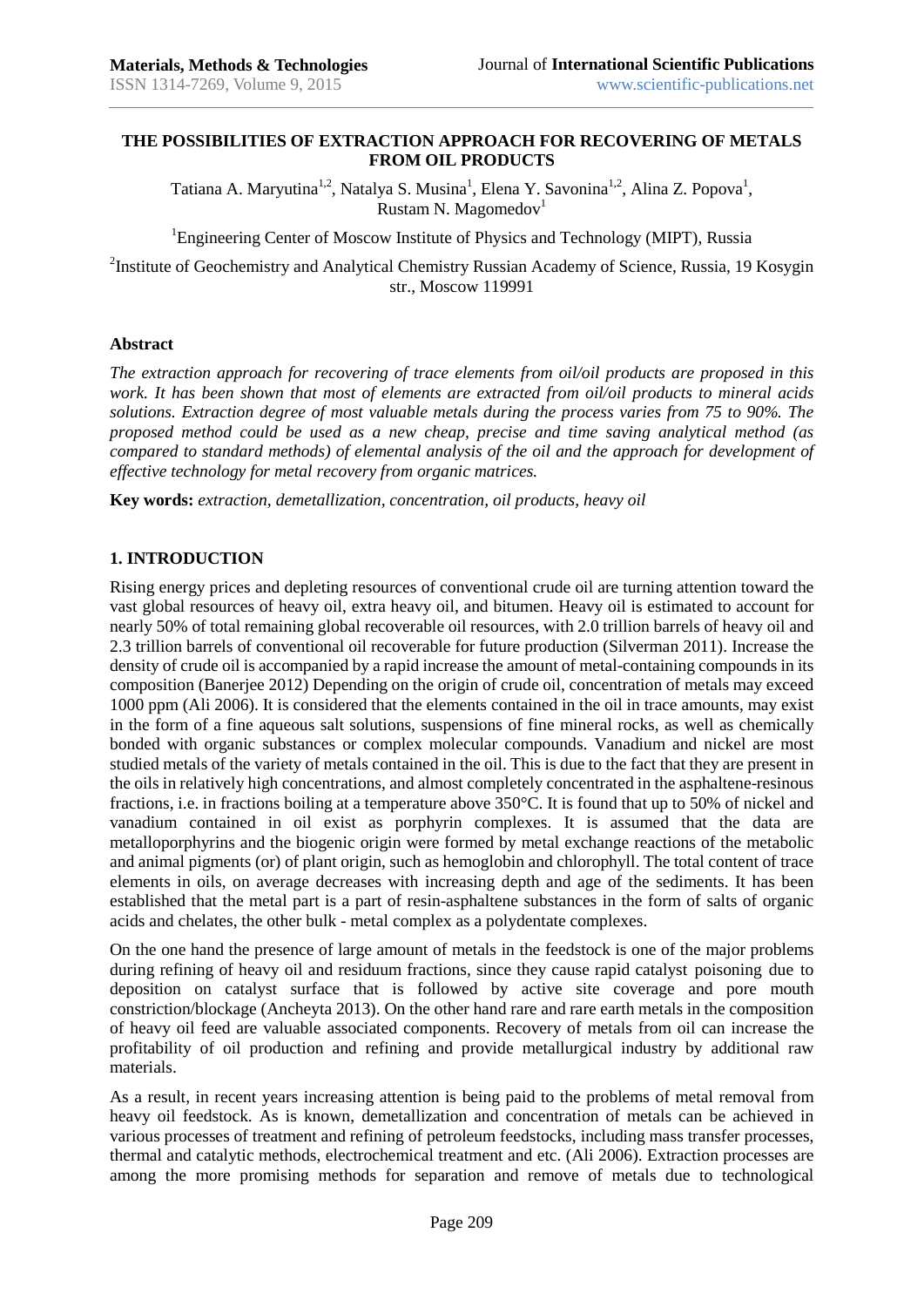simplicity, flexibility and relatively low capital and operating costs as compared to thermal conversion processes. The extraction efficiency in this case depends mainly on a proper selection of operating conditions and a proper choice of solvent and/or extractant (Al-Sabawi 2011). At this study the applicability of multistep extraction procedure for demetallization of oil/oil product samples is considered. The multistep extraction process was realized by use the planetary centrifuge with rotating coiled column (RCC). Method of substances separation based on the using of RCC called countercurrent chromatography (CCC) and was invented at the beginning of 60s. One of the phases (stationary) is retained in RCC with no solid supporter or adsorbent due to activity of mass forces, which appear upon the rotation of a column around its own axis and, simultaneously, its revolution around the central axis of the apparatus (planetary centrifuge), while the second phase (mobile) is constantly pumped through the system. Almost any two-phase liquid system consisting of two immiscible phases can be used as a liquid system for the countercurrent chromatography. CCC is used for the preconcentration and separation of trace elements in the analysis of complex multicomponent solutions (Maryutina 1999). The variation of the phase composition in the experiment allows the change of the distribution coefficients for the sample components to be determined, which, in its turn, makes possible the preconcentration of elements in the stationary phase and the removal of matrix species with the flow of the mobile phase (Berthod 2009).

## **2. MATERIALS AND METHODS**

2.1. Reagents and samples. For preparing extraction reagent (0.5 M HNO<sub>3</sub>) we used high purity deionized water (resistivity 18.2 mΩ) obtained from a Milli-Q water purification system (Millipore, Canada), as well as ultrapure nitric acid  $HNO<sub>3</sub>$  (Merck, Germany). In the quantitative elemental analysis by ICP-MS we prepared standard solutions by diluting multielement Agilent standards A (Al, As, Ba, Be, Bi, B, Cd, Ca, Ce, Cs, Cr, Co, Cu, Dy, Er, Eu, Gd, Ga, Ho, In, K, Fe, La, Li, Lu, Mg, Mn, Na, Nd, Ni, P, Pb, Pr, Rb, Re, Sm, Sc, Se, Sr, Tb, Th, Tl, Tm, U, Yb, Y, V, Zn  $10 \mu g/mL \pm 0.5\%$  in 2% HNO<sub>3</sub>) and B (Ag, Ge, Hf, Mo, Nb, Sb, Si, Sn, Ta, Te, Ti, W, Zr 10  $\mu$ g/mL  $\pm$  0.5% in 2% HNO<sub>3</sub> + TrHF). In the quantitative elemental analysis by direct input of oil solution to ICP-AES we prepared standard solutions by toluene diluting a reference sample (Conostan) with a concentration 900  $\mu$ g/g for each element (V, Cr, Ni, Cu, Zn, Pb) in the form of cyclohexanebutirates in light oil. Elements concentration range for all the elements was 1-100 µg/L. Calibration coefficients of determination for all elements were 0.9994-0.9999. All the experiments on demetallization were performed with light oil (Tengizskaya, gas condensate) with density  $\rho = 0.795$  g/mL and viscosity  $\eta - 1,504$  mm<sup>2</sup>/s, heavy oil residue from Chernigovskaya oil with density  $\rho = 1.008$  g/mL and viscosity  $n - 857$  mm2/s and oil sample obtained by mixing of West-Siberian, Tatar and Bashkir oils with density  $\rho = 0.860$  g/mL.

*2.2. Multistep extraction process in RCC*. Figure 1 schematically illustrates a type J single layer synchronous planetary centrifuge. The column is formed by winding Teflon tubing around a cylindrical holder. The column holder rotates around its own axis and revolves around the centrifuge axis at the same speed  $(\omega)$  and in the same direction (rotating end revolution speeds in this experiment were 750 rpm). An aqueous solution is retained in column due to the complex gravitational (centrifugal) field while the mobile phase (oil) is pumped through the column. RCC experiments were performed with "Spring-3M" vertical planetary centrifuge (Figure 2) made in the Institute for Analytical Instrumentation St. Petersburg, (Russia) with a total RCC volume (V) of 19 mL. Peristaltic pump (Masterflex, UK) was used for the mobile phase flow (flow rate  $F = 1$  m/min). Teflon tube-column was used through all the experiments. After the experimental run, the acid solution was pumped out of the nonrotating column and analyzed by ICP-MS. Toluene, iso-octane, and acetone of chemically pure grade were used for column rinsing. After every RCC experiment 70-100 of each solvent were pumped through the stationary column.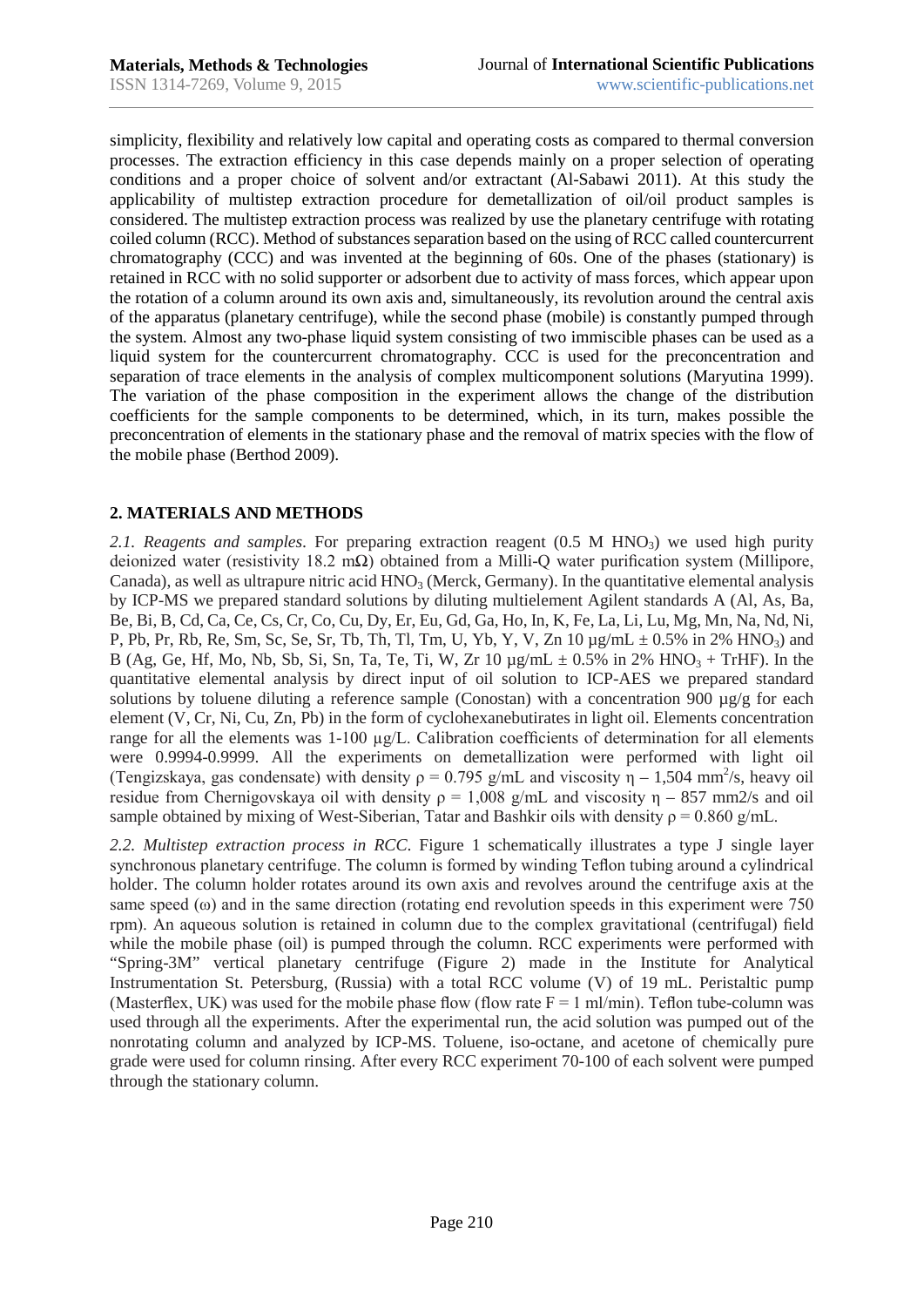

Figure 1. Scheme of planetary centrifuge, where *r* is spool radius and *R* is rotor radius



Figure 2. Planetary centrifuge "Spring-3M"

*2.3. Autoclave Decomposition*. To compare results of RCC elements isolation from oil with other techniques, autoclave decomposition of oil samples was used. Module "MKP-04" with autoclave NPVF "ANKON-AT-2" (Russia) was used for decomposition in a closed system. Oil samples were digested by concentrated ultrapure  $HNO<sub>3</sub>$  in sealed Teflon containers, than cooled and diluted to 50 mL by deionized water (washing of containers sides). Total heating time of oil sample at different temperature conditions takes 4 h. These diluted samples were analyzed by ICP-MS.

*2.4. Heavy oil residue lysing*. Samples of heavy oil residue (HOR) were heated in an oven at 100 degrees. After that a weighed sample of 1 g was transferred to a flask of 100 ml, was added to 60 ml of solvent (toluene), and thoroughly stirred on a shaker for 15 minutes.

*2.5. ICP-MS Determination*. ICP-MS measurement was performed using spectrometer Agilent 7500c (U.S.). All ICP-MS data (final concentrations in analyzed solutions, calibrations, tunes, statistics, etc.) was obtained from ICP-MS Top Agilent program pack.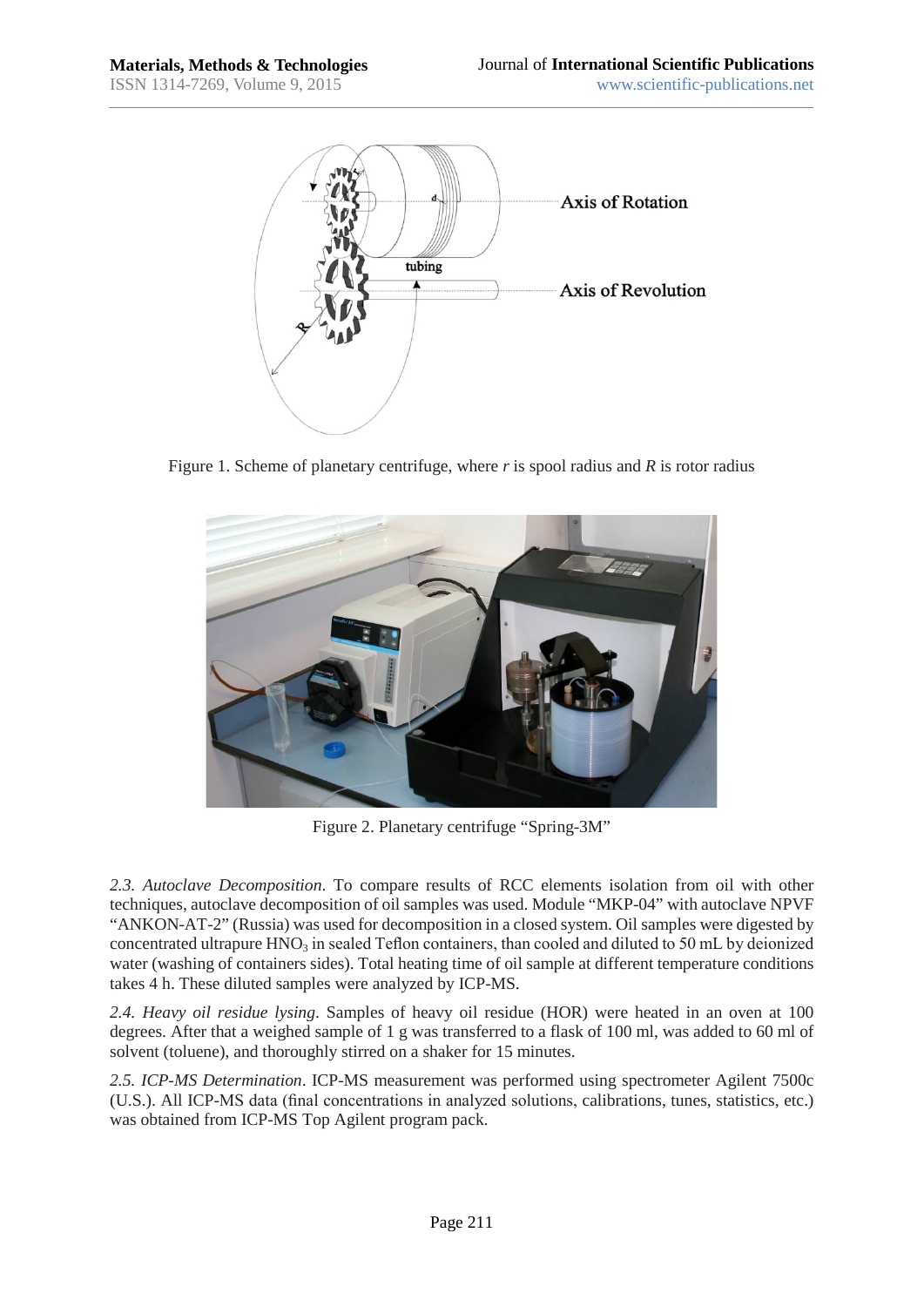*2.6. ICP-AES Determination*. ICP-AES measurement was performed using spectrometer iCAP 6500 Duo with an ISOMIST accessory (Thermo Scientific, U.S.). All ICP-MS data (final concentrations in analyzed solutions, calibrations, tunes, statistics, etc.) was obtained from ICP-AES program pack.

### **3. RESULTS AND DISCUSSION**

The aqueous solution of nitric acid was chosen as the extraction solution to extract metals from the oil using a multi-stage extraction because it is provided high values of distribution coefficients for different elements from organic mediums and minimized of interferences during ICP-MS measurement. Influence of nitric acid concentration on recovery for inorganic elements from oil have been preliminary investigated (Maryutina 2009). The optimal concentration of nitric acid solution (0.5 M) for trace element recovering from oil was choosen in preliminary studies too (Maryutina 2009). The results of ICP-MS analysis of the extracts and obtained after autoclave decomposition of the sample were compared to assess the effectiveness of the oil demetallisation process.

Table 1 provides comparative data of elemental analysis of Tengizskaya oil using autoclaves decomposition and RCC extraction. All measurements were conducted by ICP-MS. The metals concentrations in oil obtained by RCC extraction are higher than concentrations of the same metals obtained with other method except V and Cr. Autoclave decomposition allows detection of higher V and Cr concentrations. It could be explained by high binding energy of those metals in metalorganic compounds and, as consequence, higher solubility in the oil phase than in the aqueous acid solutions used. Currently the composition of stationary phase cannot provide the recovery of V and Cr from oil as required.

| $(1)$ and $(200)$  |                                      |                       |  |  |
|--------------------|--------------------------------------|-----------------------|--|--|
| Isotope / Element  | Autoclave decomposition <sup>1</sup> | Extraction in $RCC^2$ |  |  |
| $^{27}$ Al         | $<$ DL                               | $3.2 \pm 0.6$         |  |  |
| $^{51}{\rm V}$     | $0.06 \pm 0.01$                      | $0.04 \pm 0.01$       |  |  |
| ${}^{53}Cr$        | $0.69 \pm 0.14$                      | $0.06 \pm 0.01$       |  |  |
| $^{58}\mathrm{Fe}$ | $<$ DL                               | $0.017 \pm 0.003$     |  |  |
| 59 <sub>Co</sub>   | $0.006 \pm 0.01$                     | $0.014 \pm 0.003$     |  |  |
| ${}^{60}$ Ni       | $<$ DL                               | $0.014 \pm 0.003$     |  |  |
| ${}^{63}Cu$        | $<$ DL                               | $1.3 \pm 0.3$         |  |  |
| ${}^{66}Zn$        | $0.14 \pm 0.03$                      | $7.5 \pm 1.5$         |  |  |
| 208Pb              | $0.08 \pm 0.02$                      | $2.4 \pm 0.5$         |  |  |
| Time for analysis  | $\sim 6 h$                           | $\sim$ 1 h            |  |  |

Table 1. Results of trace elements determination (μg/g) in Tengizskaya oil (ICP-MS detection method) (Maryutina 2009)

DL – Detection Limit

<sup>1</sup> Sample (oil) mass - 0.5 g,  $^{2}$  Sample (oil) volume - 52 mL.

Table 2 shows the results for the extraction of metals from oil sample obtained by mixing of West-Siberian, Tatar and Bashkir oils. Higher concentrations for most components, except for Al, V, and Ni, were found in the extracts, which confirms the results obtained for a Tengizskaya oil sample.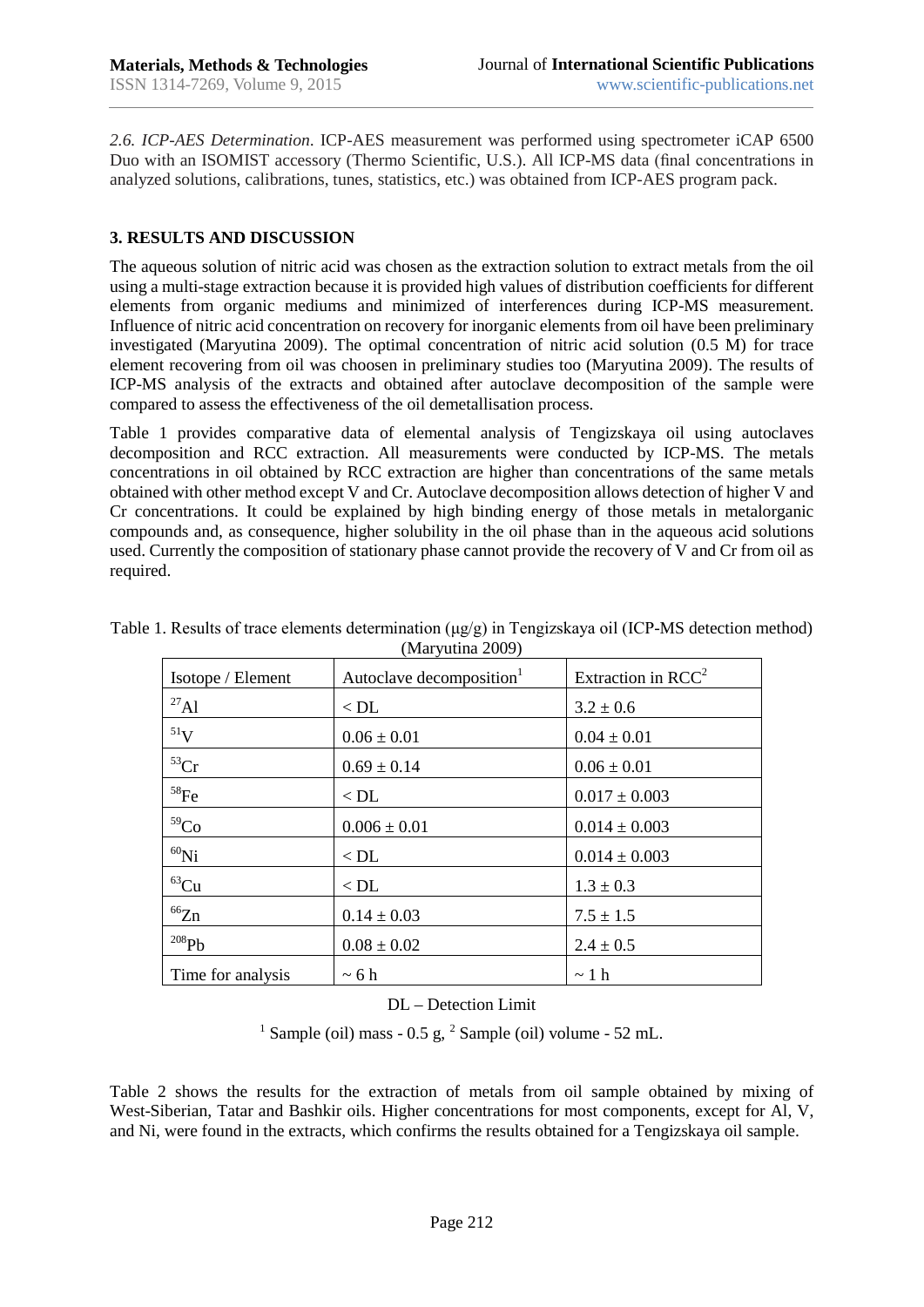| Isotope / Element | Autoclave decomposition <sup>1</sup> | Extraction in $RCC^2$ |
|-------------------|--------------------------------------|-----------------------|
| $^{27}$ Al        | $0.34 \pm 0.07$                      | $0.16 \pm 0.03$       |
| $51$ V            | $67 \pm 5$                           | $0.13 \pm 0.01$       |
| ${}^{53}Cr$       | $<$ DL                               | $0.015 \pm 0.002$     |
| $58$ Mn           | $<$ DL                               | $0.056 \pm 0.004$     |
| 59 <sub>Co</sub>  | $0.050 \pm 0.003$                    | $0.095 \pm 0.005$     |
| ${}^{60}$ Ni      | $18.1 \pm 3.2$                       | $0.068 \pm 0.004$     |
| ${}^{63}Cu$       | $<$ DL                               | $0.038 \pm 0.003$     |
| ${}^{66}Zn$       | $<$ DL                               | $0.78 \pm 0.08$       |
| $^{208}Pb$        | $<$ DL                               | $0.078 \pm 0.005$     |
| Time for analysis | $~5$ 6 h                             | $\sim$ 1 h            |

Table 2. Results of trace elements determination (μg/g) in mixing oil sample (ICP-MS detection method)

#### DL – Detection Limit

<sup>1</sup> Sample (oil) mass - 0.5 g,  $^2$  Sample (oil) volume - 55 mL.

Table 3 shows the same regularities for heavy oil residue. Autoclave decomposition allows detection of higher V and Ni concentrations, but results obtained for other elements are comparable. It was necessary to convert a sample of heavy oil residues into a solution to be able to highlight the metals recovery using RCC (see. P. 2.4.).

| Table 3. Results of trace elements determination ( $\mu$ g/g) in Chernigovskaya heavy oil residue using |  |                                                             |  |
|---------------------------------------------------------------------------------------------------------|--|-------------------------------------------------------------|--|
|                                                                                                         |  | different pre-treatment procedure (ICP-MS detection method) |  |

| Isotope / Element  | Autoclave decomposition <sup>1</sup> | Extraction in $RCC^2$ |
|--------------------|--------------------------------------|-----------------------|
| $^{27}$ Al         | $2.9 \pm 0.4$                        | $3.8 + 0.6$           |
| $\rm ^{51}V$       | $27 + 2$                             | $<$ DL                |
| ${}^{53}Cr$        | $0.9 + 0.2$                          | $1.1 \pm 0.2$         |
| $^{58}\mathrm{Fe}$ | $<$ DL                               | $16+3$                |
| 59 <sub>Co</sub>   | $<$ DL                               | $<$ DL                |
| ${}^{60}$ Ni       | $30+5$                               | $0.9 + 0.4$           |
| ${}^{63}Cu$        | $1.4 \pm 0.3$                        | $0.5 \pm 0.1$         |
| ${}^{66}Zn$        | $<$ DL                               | $2.8 \pm 0.5$         |

# DL – Detection Limit

<sup>1</sup> Sample (oil) mass - 0.5 g,  $^2$  Sample (oil) mass - 1.0 mL.

The fullness of elements transition to the aqueous acid solution by analyzing the HOR solution before and after extraction in RCC was studied. Table 4 shows the results of determination of Chernigovskaya oil residue element content before and after extraction in RCC, obtained by direct input to ICP-AES.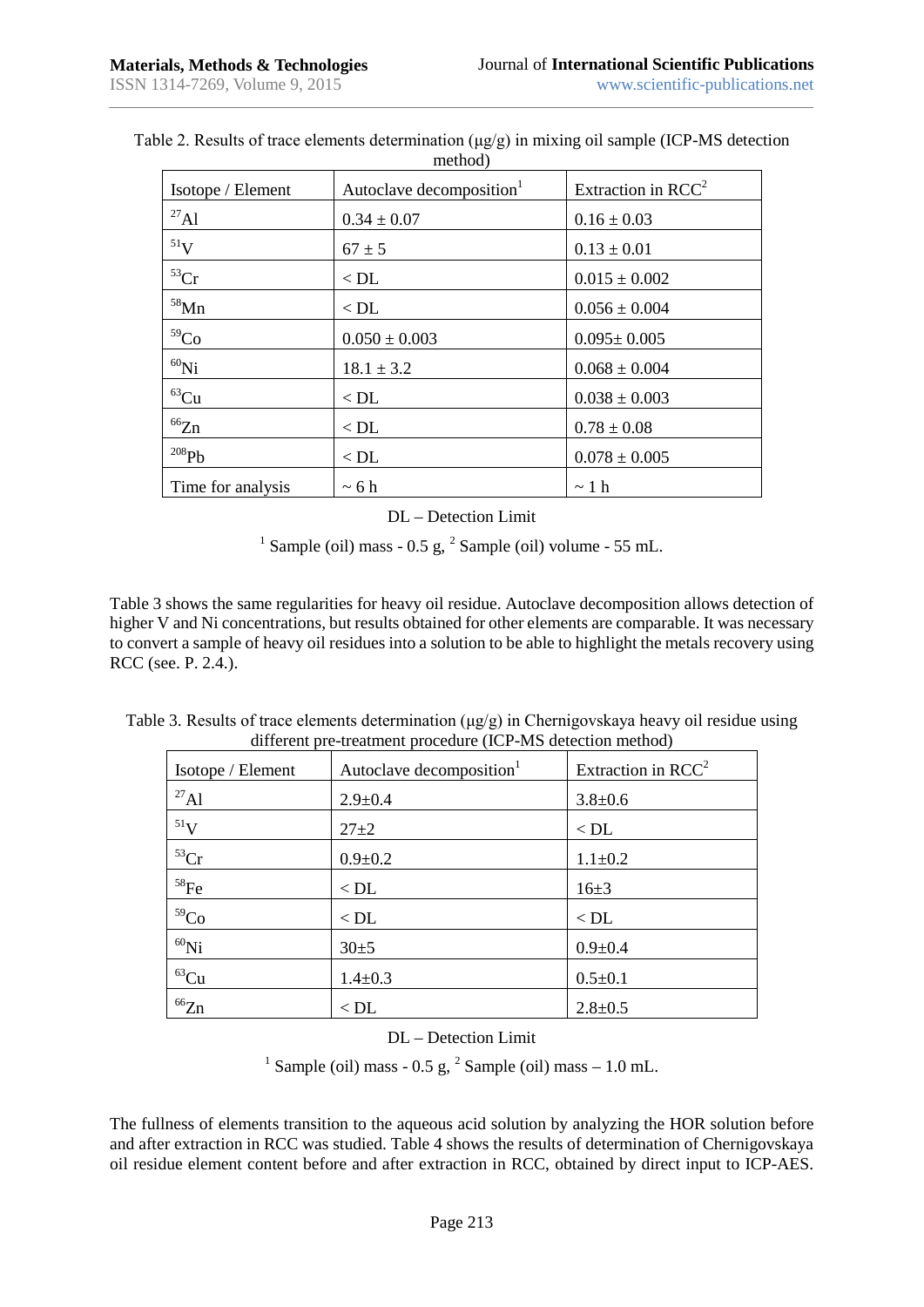Accordingly these data almost all metals except Ni and V could be recovered from oil sample by using multistep extraction in RCC.

Table 4. Results of trace elements determination (μg/g) in Chernigovskaya heavy oil residue before and after trace element extraction using RCC and results of trace element determination (μg/g) in obtained nitric acid extract

| mun aciu caude |                                                                                                |          |                                                      |  |
|----------------|------------------------------------------------------------------------------------------------|----------|------------------------------------------------------|--|
|                | Element Before extraction in RCC (HOR) <sup>1</sup> After extraction in RCC (HOR) <sup>1</sup> |          | After extraction in RCC<br>(0.5 M HNO <sub>3</sub> ) |  |
| Al             | $3.1 \pm 0.6$                                                                                  | $<$ DL   | $3.7 \pm 0.5$                                        |  |
| <b>V</b>       | $30+3$                                                                                         | $30+3$   | $<$ DL                                               |  |
| Fe             | $15 + 3$                                                                                       | $<$ DL   | $16+3$                                               |  |
| Ni             | $32 + 5$                                                                                       | $33 + 5$ | $0.6 + 0.2$                                          |  |
| Zn             | $1.8 + 0.3$                                                                                    | $<$ DL   | $1.6 \pm 0.5$                                        |  |

<sup>1</sup> direct input of HOR solution in toluene to ICP-AES spectrometer

## **4. CONCLUSIONS**

Virtually all heavy oil enriched by V, Ni, Re, Mo, Se, U, Sb, As, Au, Cd, and other rare trace elements whose contents can reach the level of concentration in metal ores used industrially. Important advantages of the extraction methods of extraction are universal with respect to the nature of the selectable items and their concentration, ease and speed of implementation. Furthermore, a method of extraction of metals from the discharge oil feedstock will solve two problems at once - obtaining a concentrate of valuable elements, on the one hand, and purification from catalytic oil feedstock poisons (many metals which are present in the oil), on the other hand. Results obtained could be very useful for unique research in theoretical modeling of Earth's origin and oil genesis.

Extraction with using of nitric acid solution as the main extractant allows to recover most of valuable elements from oil/oil products irrespective of their viscosities almost completely, except V, Cr and Ni. It could be explained by high binding energy of those metals in metalorganic compounds and, as consequence, higher solubility in the oil phase than in the aqueous acid solutions used. Modificators, namely, organic solvents and complexing reagents can be added to nitric acid solution for the increase of extraction degree of those metals. The development of a method for the extraction pre-concentration of metals to obtain a concentrate of valuable elements from heavy oil and processed products (in particular, the heavy oil residue) allow to use oil as a non-traditional sources of raw materials for the production of metals.

## **ACKNOWLEDGEMENTS**

This work was supported by the Russian Ministry under the Federal Program "Research and development on priority directions of scientific-technological complex of Russia for 2014-2020" (state contract № 14.576.21.0043).